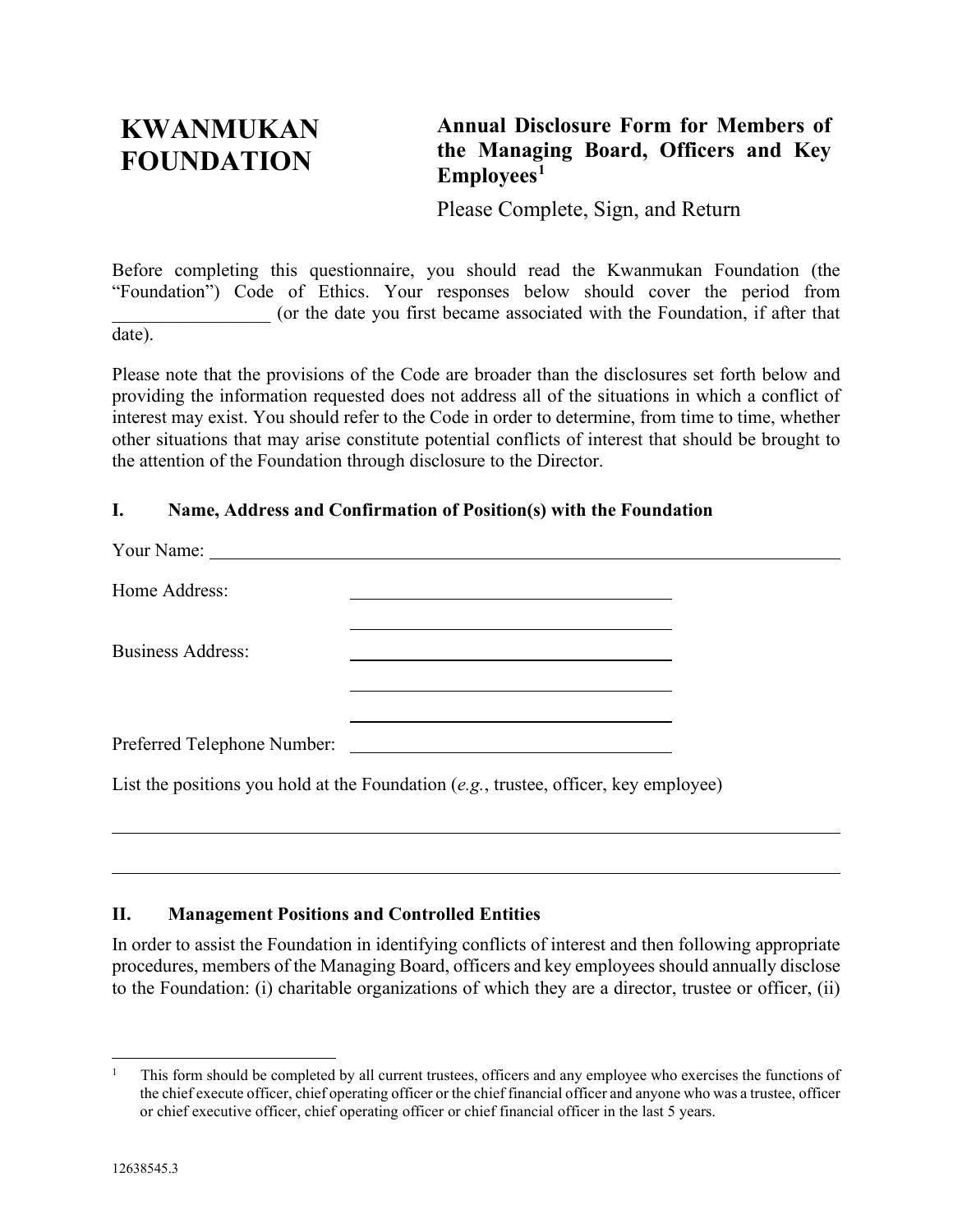business organizations<sup>[2](#page-1-0)</sup> of which they are a director, trustee or officer and (iii) entities<sup>[3](#page-1-1)</sup> of which they are a trustee, director, officer, employee or general partner or in which they own, directly or indirectly, thirty-five per cent (35%) or more of the voting power, value or profit or beneficial interests and that are, or you reasonably believe will be in the future, doing business with the Foundation.

- A. I serve as a trustee, director or officer of the following **charitable** organizations:
- B. I serve as a trustee, director, or officer of the following **business** organizations:
- C. I serve as a trustee, director, officer, employee or general partner of, or own, directly or indirectly, thirty-five per cent (35%) or more of the voting power, value or profit or beneficial interests of the following **entities** that are, or I reasonably believe will be in the future, doing business with the Foundation:

### **III. Family and Business Relationships with Other Members of the Managing Board, Officers and Key Employees**

Listed below are the family relationships<sup>[4](#page-1-2)</sup> and/or business relationships (other than with respect to the Foundation) that I have with any other member of the Managing Board, officer or key employee.

<span id="page-1-0"></span><sup>&</sup>lt;sup>2</sup> A "business organization" is any corporation, partnership, trust, proprietorship, firm, association or other entity that has as its principal business the sale or lease of goods or provision of services to customers or clients who routinely pay for such services.

<span id="page-1-1"></span><sup>&</sup>lt;sup>3</sup> An "entity" is more inclusive than a business organization and means any corporation, partnership, trust or other entity which is, or you believe will be in the future, doing business with the Foundation.

<span id="page-1-2"></span><sup>&</sup>quot;Family Member" includes a spouse, domestic partner, brother or sister (whole or half-blood), or lineal descendants or ancestors (or the spouse of such brother, sister, descendants or ancestors), or any other family member or family member's spouse, if living in the same household as the trustee or employee.